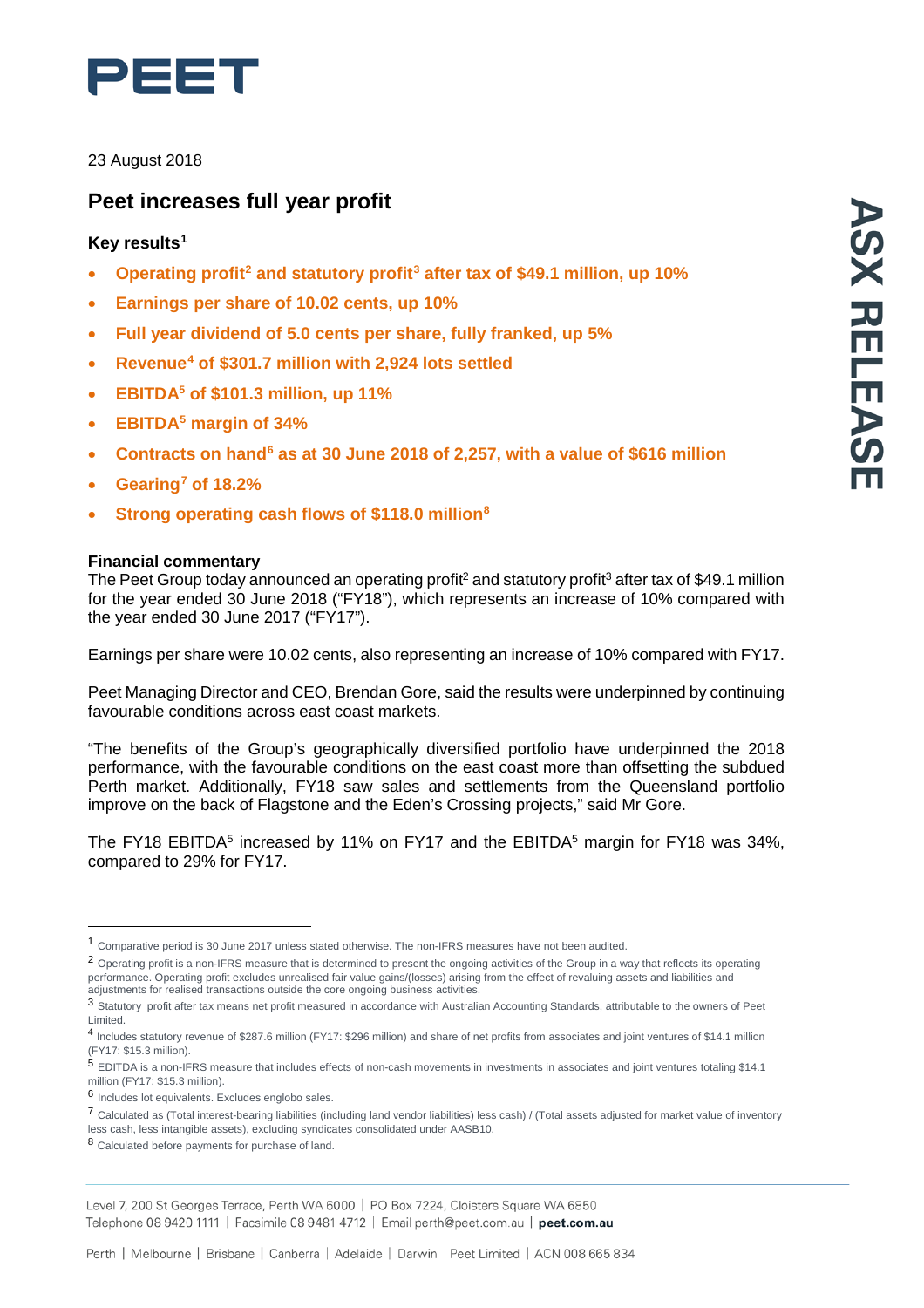

"These increases are predominantly attributable to the price growth achieved across the Victoria and Queensland portfolios, the settlement of super lots and a continuing focus on efficiencies across the business," said Mr Gore.

Peet has maintained its focus on prudent capital management and during the first half of FY18, issued \$50 million of Peet Bonds, which has further diversified its debt structure. This diversification helps underpin a strong balance sheet and, together with low gearing<sup>[9](#page-1-0)</sup> of 18.2% (compared to 21.4% at 30 June 2017), provides Peet with the capacity to strategically replenish its landbank when opportunities emerge.

#### **Operational commentary**

The Group achieved 2,950 sales (down 2% on FY17) with a gross value of \$714.5 million and 2,924 settlements (down 5% on FY17) with a gross value of \$711.5 million.

"Sales were impacted by the varied market conditions around the country, with east coast markets performing strongly and the Western Australian and Northern Territory markets continuing to be subdued. Settlements were affected by the timing of lot settlements across projects and the substantial completion of several syndicated Victorian projects during FY17.

"Importantly, sales and settlements from the Group's Queensland portfolio increased 16% and 64%, respectively, compared to FY17, with the performance underpinned by the continued growth of the Flagstone estate and the first full year of sales from the Eden's Crossing project," said Mr Gore.

As at 30 June 2018 there were 2,257 contracts on hand<sup>[10](#page-1-1)</sup> with a gross value of \$616.0 million, compared with 2,186 contracts on hand<sup>10</sup> with a gross value of \$545.7 million at 30 June in 2017. The pipeline of contracts on hand at year end provides strong momentum into the 2019 financial year ("FY19").

#### **Capital management**

The Peet Group continues to apply a prudent focus on capital management and during FY18 achieved a strong increase in cash inflows from operations (up 19% to \$118 million before payments for purchase of land) and reduced gearing<sup>9</sup> to 18.2%, compared to 21.4% at 30 June 2017.

At the end of the reporting period, the Group had interest-bearing debt of \$217.2 million, compared with \$249.8 million at 30 June 2017. Approximately 91% of the Group's interest-bearing debt was hedged as at 30 June 2018, compared with 89% at 30 June 2017.

Peet enters FY19 with a strong balance sheet, including cash and debt facility headroom of \$148.3 million as at 30 June 2018, and a weighted average debt maturity of over two years.

On the basis of this strong financial position and pending the emergence of growth opportunities, the Directors have resolved to implement an on-market share buy-back of up to 5% of the Company's issued shares, details of which will be provided in a separate announcement to the market.

<span id="page-1-0"></span><sup>9</sup> Calculated as (Total interest-bearing liabilities (including land vendor liabilities) less cash) / (Total assets adjusted for market value of inventory less cash, less intangible assets). Excludes syndicates consolidated under AASB10.

<span id="page-1-1"></span><sup>10</sup> Includes lot equivalents. Excludes englobo sales.

Level 7, 200 St Georges Terrace, Perth WA 6000 | PO Box 7224, Cloisters Square WA 6850 Telephone 08 9420 1111 | Facsimile 08 9481 4712 | Email perth@peet.com.au | peet.com.au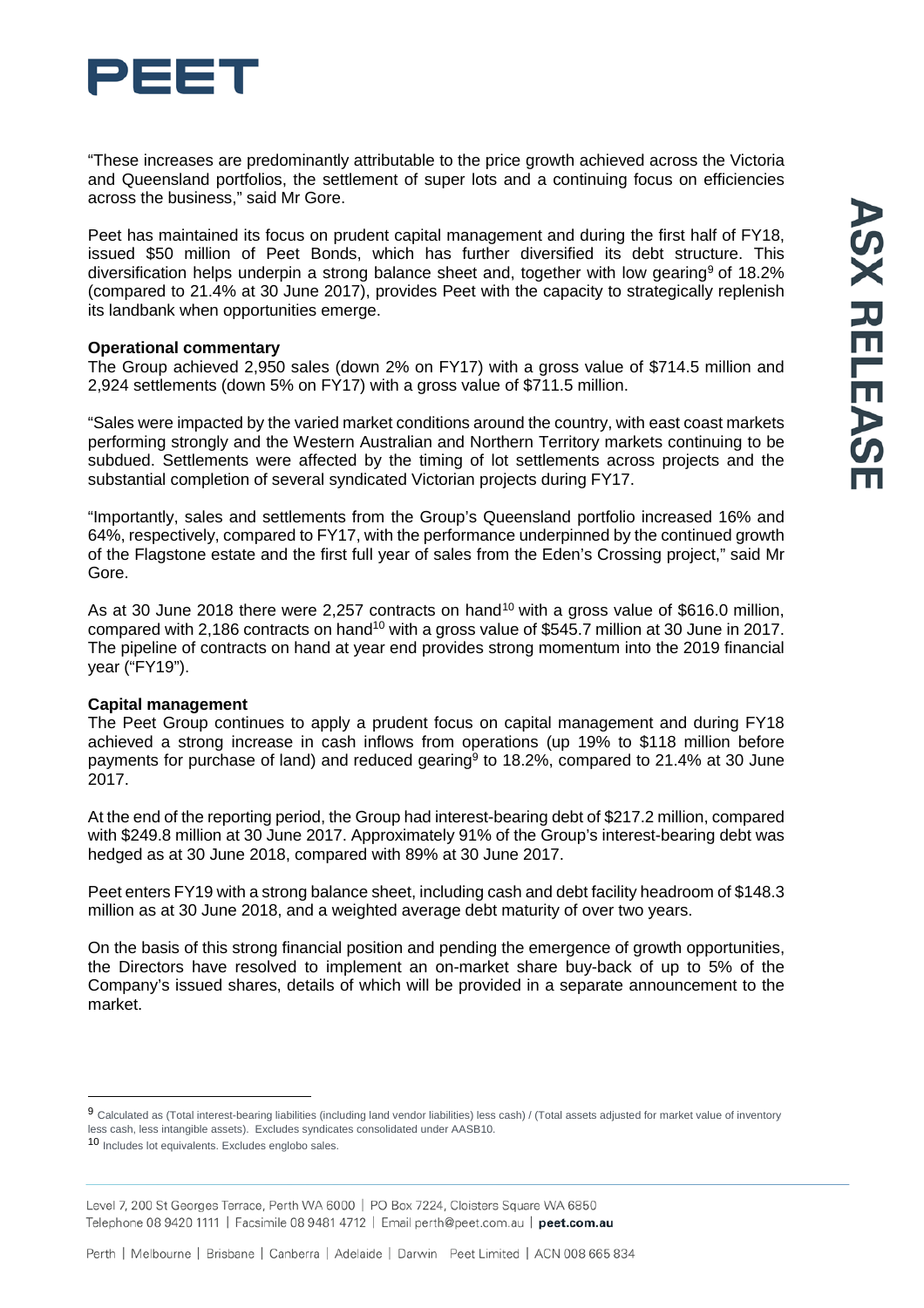

#### **Dividend payments**

Subsequent to 30 June 2018, the Directors declared a final dividend for FY18 of 3.0 cents per share fully franked, bringing the total dividend for the year to 5.0 cents per share, fully franked, which is 5% higher than FY17.

The Dividend Reinvestment Plan remains deactivated.

#### **Group strategy**

Peet will continue to target the delivery of quality residential communities around Australia by leveraging its land bank; working in partnership with wholesale, institutional and retail investors; and continuing to meet market demand for a mix of product in the growth corridors of major Australian cities, with a primary focus on affordable product.

Key elements of the Group's strategy for the year ahead and beyond include:

- continuing to deliver high-quality, masterplanned communities, adding value and facilitating additional investment in amenity and services wherever possible;
- managing the Group's land bank of more than 49,000 lots with a focus on maximising return on capital employed;
- continuing to assess opportunities to selectively acquire residential land holdings in a disciplined manner, predominantly under our funds management platform, and as appropriate to market conditions;
- maintaining a focus on cost and the level of debt; and
- broadening its product offering to Completed Homes and Medium Density.

Traditionally, Peet has been a residential land developer with a focus on replenishing its land bank in a disciplined manner under its funds management platform, in its core markets of Victoria, Queensland and Western Australia, with opportunistic acquisitions in other states and territories. However, the Group has evolved and broadened its capabilities and offerings to home-buying customers, increasing its focus on Completed Homes and Medium Density products, and to a lesser extent the apartment market.

"As new Completed Homes and Medium Density products are developed, the Group's EBITDA margin is expected to be approximately 28% in FY19, which is within its target through-cycle EBITDA margin range of 25% to 30%," said Mr Gore.

In recent times, Peet has secured projects to deliver Completed Homes and Medium Density products under its funds management, development and joint arrangements operating segments.

"One project, for example, that will deliver a mix of traditional residential land product, and newer Completed Homes and Medium Density products is the Brabham (WA) project," said Mr Gore.

During the second half of FY18, Peet announced it had entered the relevant agreements confirming its appointment as the Western Australian Government's development manager for the Brabham (WA) project, a 220-hectare landholding located in Brabham, 22 kilometres from the Perth CBD. The Brabham (WA) project will potentially yield more than 3,000 dwellings, as well as schools, neighbourhood shops and recreational areas.

Level 7, 200 St Georges Terrace, Perth WA 6000 | PO Box 7224, Cloisters Square WA 6850 Telephone 08 9420 1111 | Facsimile 08 9481 4712 | Email perth@peet.com.au | peet.com.au